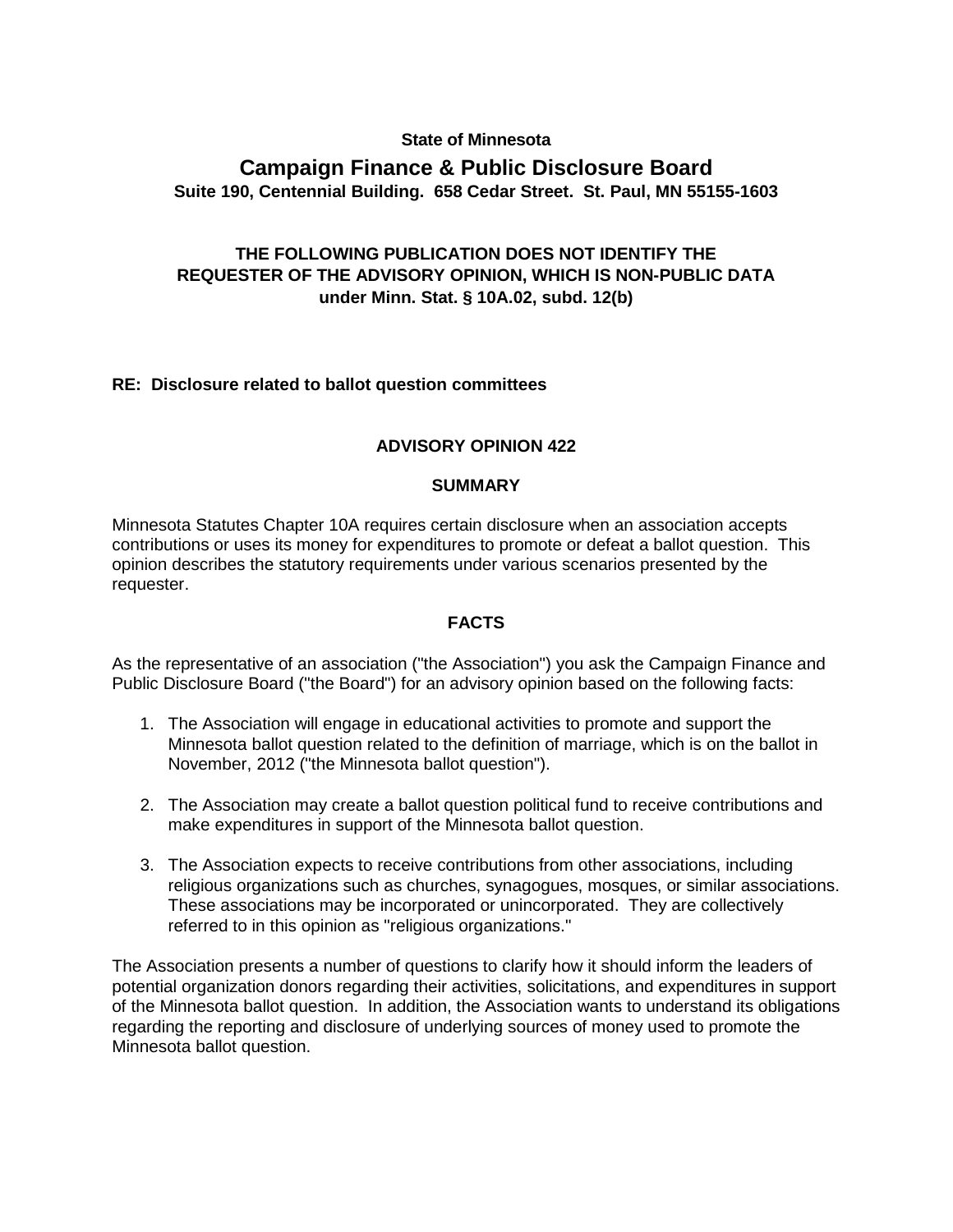## **Questions 1 and 2**

(1) If the Association's ballot question political fund receives a contribution in excess of \$100 but less than \$1,000 from a religious organization, established under Section 501(c)(3) of the Internal Revenue Code or, alternatively, an unincorporated association, is the Association required to obtain and report any additional information regarding the underlying sources of funds contributed to the Association? If so, what is the Association required to obtain and report.

(2) If the Association's ballot question political fund receives a contribution in excess of \$1,000 from a religious organization, established under Section 501(c)(3) of the Internal Revenue Code or, alternatively, an unincorporated association, is the Association required to obtain and report any additional information regarding the underlying sources of funds contributed to the Association? If so, what is the Association required to obtain and report.

### **Opinion**

Based on the wording of the question, the Board assumes that transactions under consideration result from donations of money from religious organizations to the Association specifically for the purpose of promoting the passage of the Minnesota ballot question. As such, these transfers are "contributions" under Minnesota Statutes Chapter 10A and are part of the accumulation of money that constitutes the Association's political fund.

The Internal Revenue Code classification and the presence or absence of a corporate structure do not control disclosure requirements under Chapter 10A. Religious organizations, whether incorporated or not, as well as other associations not registered with the Board are all "unregistered associations" and are subject to the same disclosure requirements, including the requirement to disclose underlying sources of money given to other associations to promote or defeat a ballot question.

When a unregistered association makes a contribution to an association that has a political fund, that contribution is reported on the political fund report as coming from the donor association. In addition, Chapter 10A requires certain additional disclosure from the unregistered association donor.

Prior to 2010, the only provision that permitted an association with a political fund to accept money from a unregistered association was 10A.27, subd. 13. (Section 10A.12, subd. 5, covers the same subject, but is applicable only when an association uses its own general treasury money for political fund purposes.) Section 10A.27, subd. 13, requires that an unregistered association donor that contributes more than \$100 to an association for political fund purposes, must provide specified disclosure with the contribution.

In 2010, the legislature enacted statutes applicable to associations that make only independent expenditures. In its statements of guidance, the Board has recognized that these new provisions are written broadly enough to permit their use by associations that make only ballot question expenditures. The Board's recognition that this additional group of associations may elect to provide underlying source disclosure under §10A.27, subd. 15, instead of under §10A.27, subd. 13, provides a second option which the Board will accept as meeting the statutory underlying source disclosure requirements. An association proceeding under §10A.27, subd. 15, is not also required to disclose under §10A.27, subd. 13.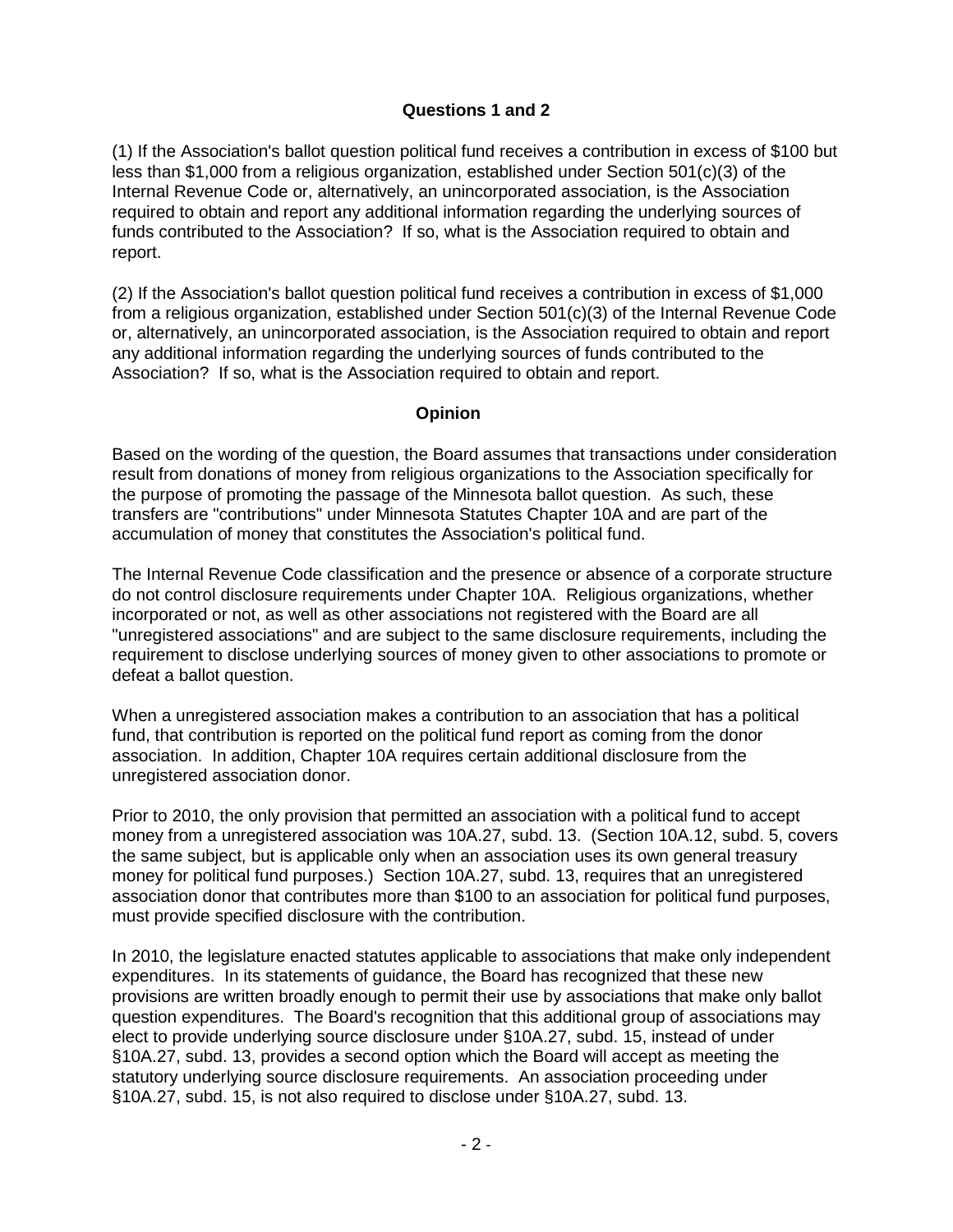If the Association elects to provide underlying source disclosure under §10A.27, subd. 15, it will need to ask each religious organization or other unregistered association donor to its political fund account if it has, during the current calendar year, made contributions of \$5,000 or more to all associations engaged in activities to promote the Minnesota ballot question. If the answer to this question is "no", then no underlying source disclosure is required from the contributing religious organization or other unregistered association.

If the religious organization or other unregistered association contributor has made \$5,000 or more in contributions to promote the Minnesota ballot question, it must provide to the Association a statement of underlying sources as specified in Minnesota Statutes section 10A.27, subd. 15. the Association must include this statement with the report on which it discloses the contribution received from the unregistered association.

## **Question 3**

In the scenarios identified in questions 1 and 2, above, what is the donor association required to report to the Campaign Finance Board? What if the donor association's contribution to a ballot question political fund exceeds \$5,000?

## **Opinion**

As explained in response to Question1, if the donor association's contributions to all ballot question political committees or funds related to the Minnesota ballot question is \$5,000 or more, it must provide a statement of underlying sources to the Association, which will file the statement with its Report of Receipts and Expenditures. Under this scenario, the statement of underlying source disclosure is provided to the Board by the Association. The donor religious organization itself is not required to report anything to the Board.

### **Question 4**

If a religious organization leader speaks at a meeting or service to the members of the organization about the importance of marriage and supporting the Minnesota ballot question, takes an offering at that meeting or service, and then forwards the receipts to the Association for the support of the Minnesota ballot question, what underlying donor disclosure is required from the religious organization and what is the threshold for triggering the disclosure?

### **Opinion**

The answer to this question depends on whether or not the leader of the religious organization informs the members of the religious organization that the proceeds of the collection will be given to the Association to be used to promote the Minnesota ballot question.

The Board first examines the scenario where the religious leader specifically informs religious organization members that the proceeds of the collection will be given to the Association and used to promote the Minnesota ballot question.

Under this scenario, the religious leader's informing members that the collection will be transferred to the Association to be used to promote the Minnesota ballot question results in a solicitation specifically for money to promote the Minnesota ballot question. As a result, the donations made in response to the solicitation are "contributions" as that word is defined in Chapter 10A, which regulates disclosure of money used to promote or defeat a ballot question.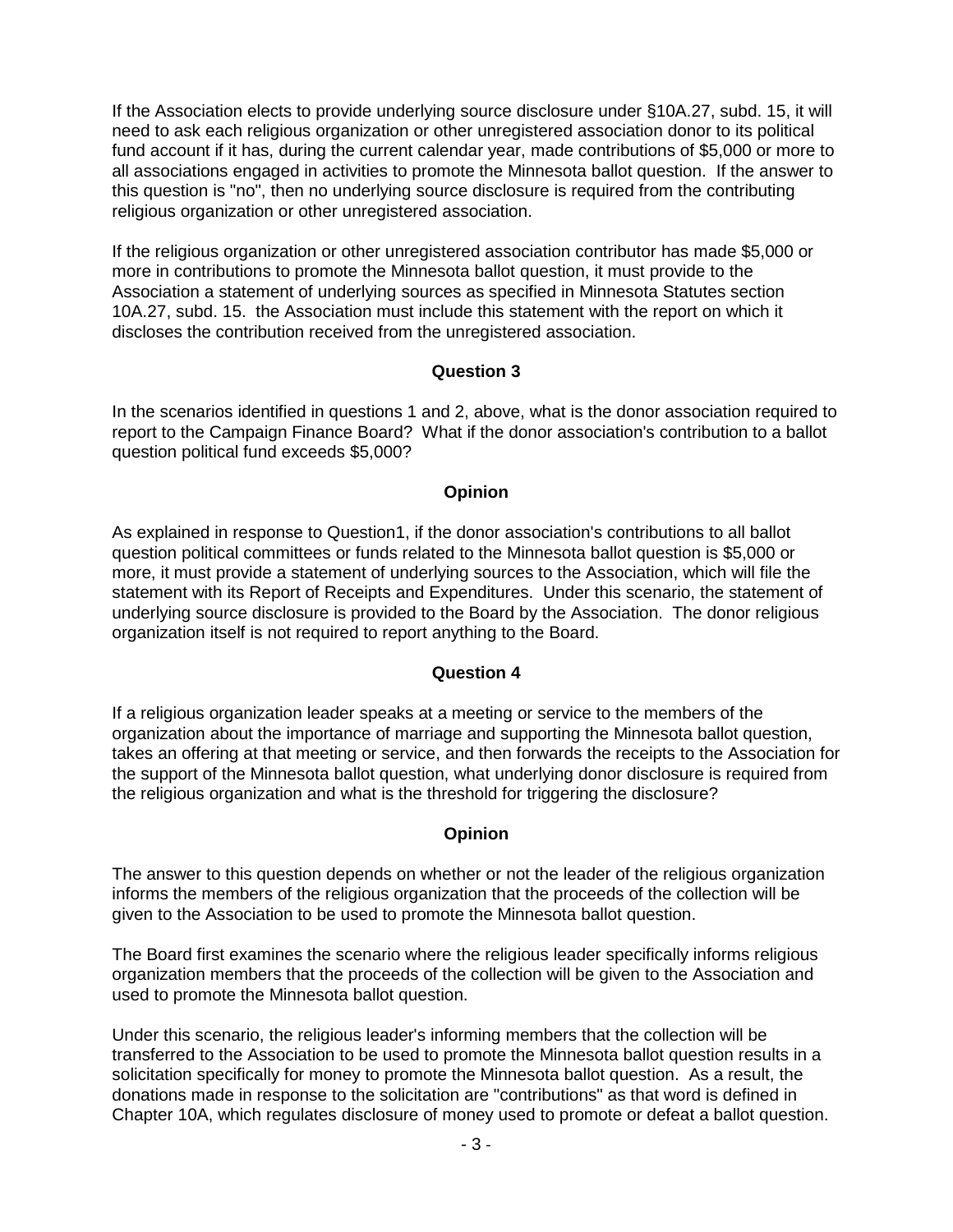In this scenario, the religious leader would be acting as a fundraiser on behalf of the Association. The contributions from the religious organization's members would be considered to be contributions to the Association and would become part of the Association's political fund.

Because donations received under this scenario constitute "contributions", other requirements of Chapter 10A also apply. Specifically, under §10A.15, subd 2, an association may not accept a contribution from an individual of more than \$20 unless the name and address of the donor is collected and recorded. If the amount of the contribution is more than \$100, the association must also collect, record, and report employment information for the donor under §10A.20, subd. 3(b). Individual contributions of \$20 or less may be accepted without obtaining any information from the donor.

Under the scenario you have proposed, the religious leader should inform religious organization members that if they wish to donate more than \$20, they should do so by means of a check made payable to the Association with their name and address on it or they should provide their name and address by some other means. The religious leader should also inform religious organization members that if they wish to donate more than \$100, the Association will not be able to accept the amount over \$100 unless they also provide employment information. It will be up to the religious leader and the Association to determine the method of obtaining this additional required information.

the Association will report the contributions on its political fund report, itemizing contributions from any donor of more than \$100. The Association will need to aggregate contributions from the same donor in order to determine if itemization is required.

The Board next examines the situation where the funds forwarded to the Association are from the religious organization's general offering taken at a meeting or service. In this case, the religious leader has not informed the religious organization members that the offering will be used for any specific purpose or that it is any different than offerings taken up at other meetings or services.

Under this scenario, the donations from individual religious organization members are not "contributions" to the Association, but are donations to the religious organization. If the religious leader transfers all or part of the collection to the Association, the transfer constitutes a contribution by the religious organization to the Association, which will be accounted for by the Association through its political fund account.

Because the religious organization is not itself an entity registered with the Board, it may be required to provide disclosure of the underlying sources of the money it contributes to the Association. If the total amount that the religious organization contributes to the Association and other associations to promote the Minnesota ballot question in a calendar year is less than \$5,000, no disclosure of underlying sources is required. If \$5,000 or more is contributed, underlying source disclosure as specified in Minnesota Statutes section 10A.27, subd. 15, is required.

### **Question 5**

If a religious leader includes an article in it's a membership bulletin or newsletter about the importance of supporting the Minnesota ballot question and the cost of producing the communication exceeds \$100, is there a reporting or disclosure obligation triggered by the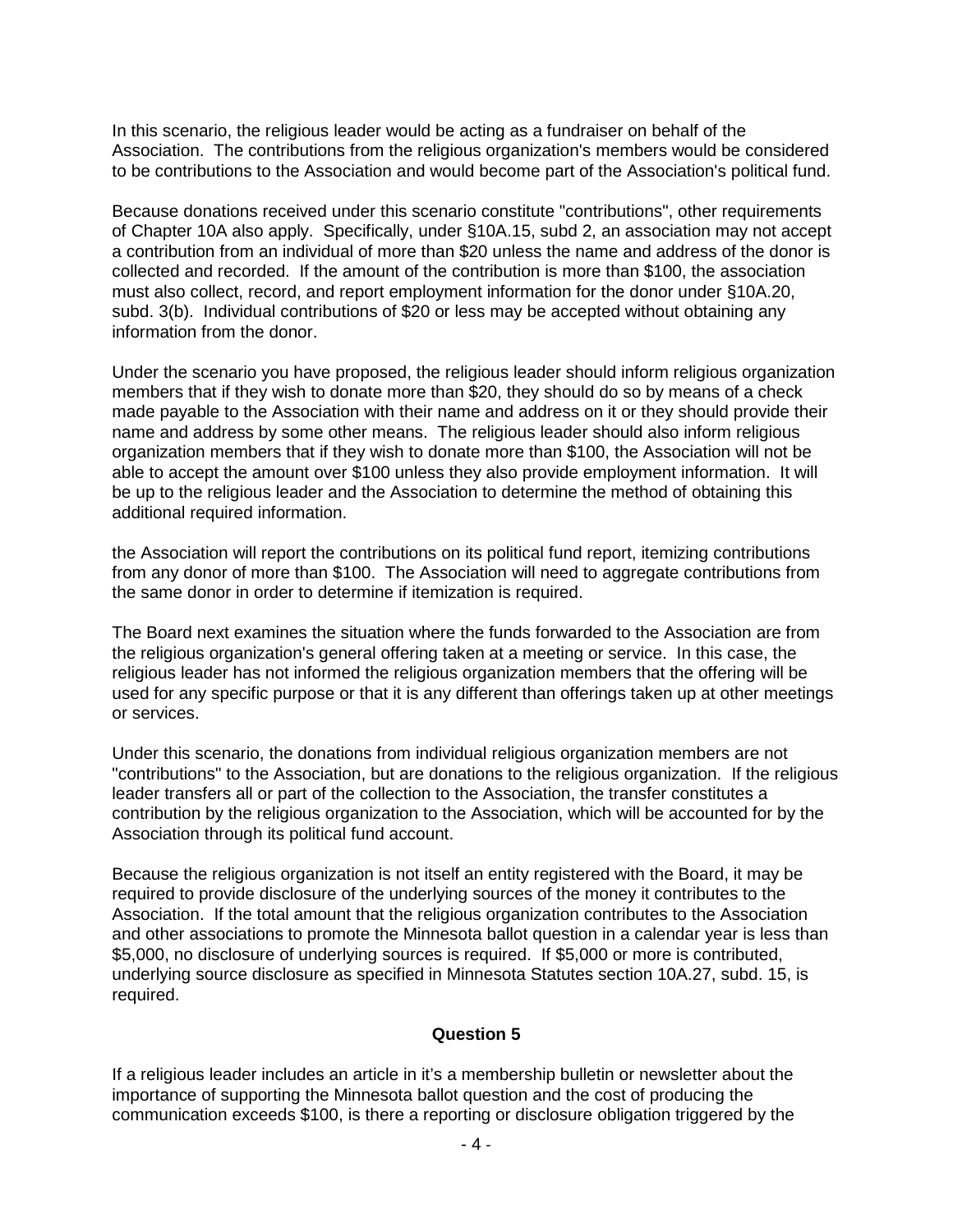expenditure by the religious organization? If so, what is the reporting obligation?

## **Opinion**

The facts on which this response is based relate to an article that either expressly advocates for the adoption of the ballot question or is subject to no reasonable interpretation other than as advocacy for adoption of the question. Thus, publishing the article is a communication to promote the Minnesota ballot question. The costs of communications to promote or defeat a ballot question are ballot question expenditures under Chapter 10A.

Although Chapter 10A states that an association that makes more than \$100 in expenditures to promote or defeat a ballot question must do so through a political fund, the Board has determined that it will take no action and impose no penalty for an association that fails to register as long as that association registers once it has raised or spent more than \$5,000 to promote or defeat a ballot question.

If the total cost of communications by the religious organization during a calendar year to promote the Minnesota ballot question exceeds \$5,000, the religious organization will be required to register a political fund account with the Board and to track and disclose its ballot question expenditures using its political fund accounting mechanism.

An association reporting through a political fund account must file periodic disclosure reports as specified in Minnesota Statutes section 10A.20.

### **Question 6**

If an anonymous donor contributes funds to a religious organization, directing the funds to be spent in support of the Minnesota ballot question, may the religious organization forward the funds to the Association for use through its political fund? What is the reporting requirement attendant to such a contribution? May the contribution be received by the Association for its political fund for support of the marriage amendment if it is more than \$100?

### **Opinion**

The religious organization may accept and forward to the Association an anonymous donation to support the Minnesota ballot question if the donation does not exceed \$20. Anonymous contributions of more than \$20 to promote or defeat a ballot question are prohibited by Minnesota Statutes section 10A.15, subd. 1.

Because anonymous donations may not exceed \$20 in amount, they are reported in the total amount of unitemized contributions on the recipient's schedule of contributions received.

### **Question 7**

If a religious leader plans a series of discussions or other religious organization educational events discussing the importance of marriage as the union of one man and woman to the spouses, children, and society from both a religious and secular perspective between now and the November, 2012, general election, but does not specifically urge religious organization members to vote for the Minnesota ballot question, is there any potential that any expenses incurred by the religious organization are subject to reporting as expenditures in support of the Minnesota ballot question?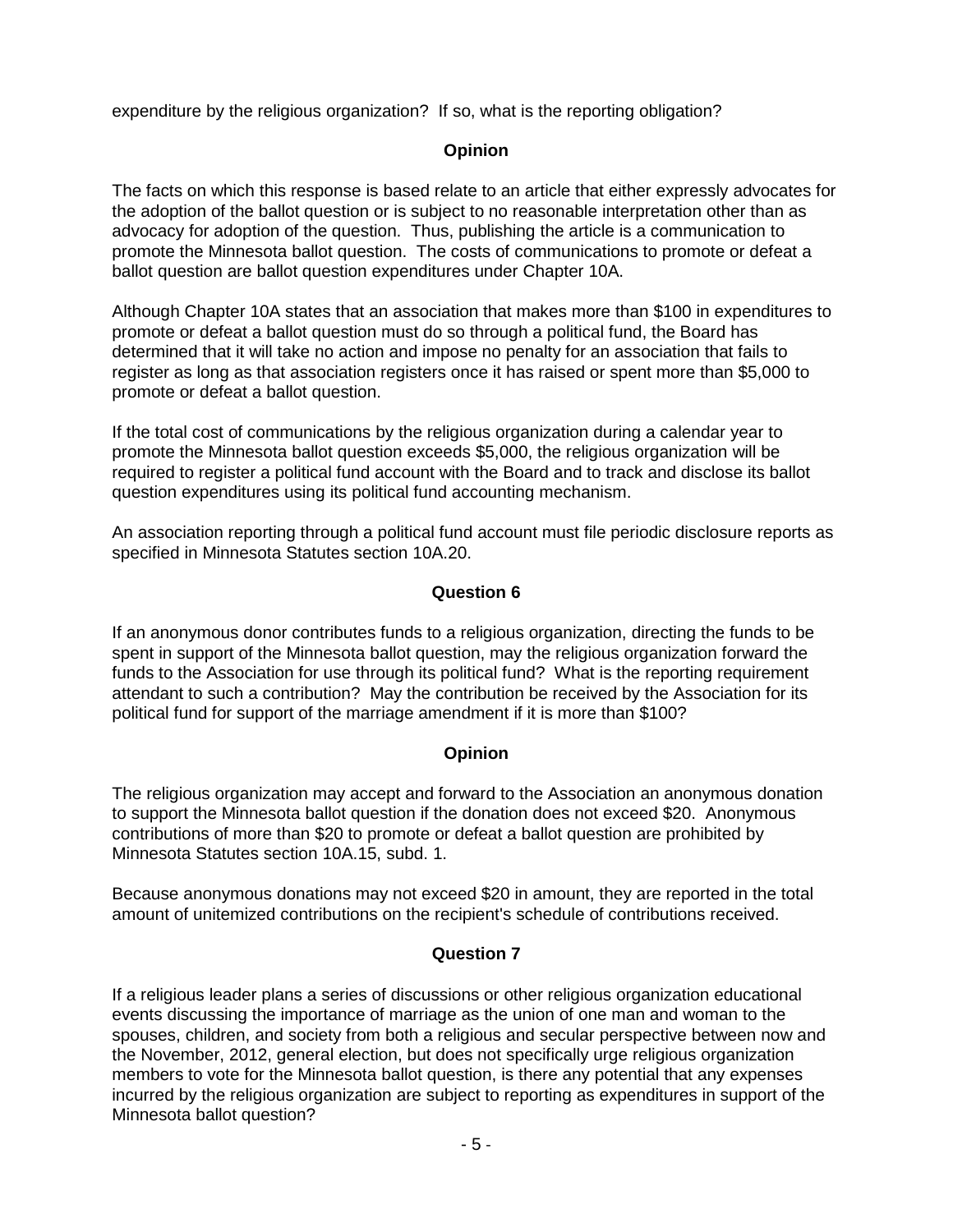### **Opinion**

Minnesota Statutes section 10A.01, subd. 9, defines "expenditure" as, among other things, money spent "for the purpose of promoting or defeating a ballot question."

The Board has issued guidance on how associations may decide whether expenditures they make should be treated as "expenditures" or not.

The guidance provides:

An expenditure to promote or defeat a ballot question (a ballot question expenditure) is an expenditure:

(a) that expressly advocates the adoption or defeat of a ballot question measure, or

(b) that is susceptible of no reasonable interpretation other than as an appeal to vote for or against a ballot question measure.

Under the facts presented in the question, it is clear that clause (a) above is not applicable. On December 6, 2011, the Board provided further guidance on the application of clause (b). In that guidance, the Board stated:

(i) A communication is presumed to be a communication to promote or defeat a ballot question if it (1) mentions the issue that is the subject of the ballot question; (2) states a position on that issue; and (3) mentions the ballot question that addresses the issue, mentions voting on the issue, or otherwise indicates that people will be able to vote on the issue.

(ii) A communication that discusses an issue that is the subject of a ballot question but does not mention the ballot question that addresses the issue; does not mention voting on the issue; and otherwise does not indicate that people will be able to vote on the issue is presumed to be excluded from the definition of ballot question expenditure under Chapter 10A.

If the scenario presented in this question meets the requirements of clause (b)(ii) above, the religious organization will have the benefit of the presumption that the associated costs are not ballot question expenditures. The religious organization should recognize that this presumption is not absolute. It is possible that the presumption could be rebutted by other facts surrounding the activities of the religious organization.

### **Question 8**

If the religious leader in question 7 does call for the members of the religious organization to vote for the Minnesota ballot question, does the express advocacy trigger reporting or disclosure obligations by the religious organization?

### **Opinion**

This question presents a scenario that falls within clause (a) of the guidance quoted in the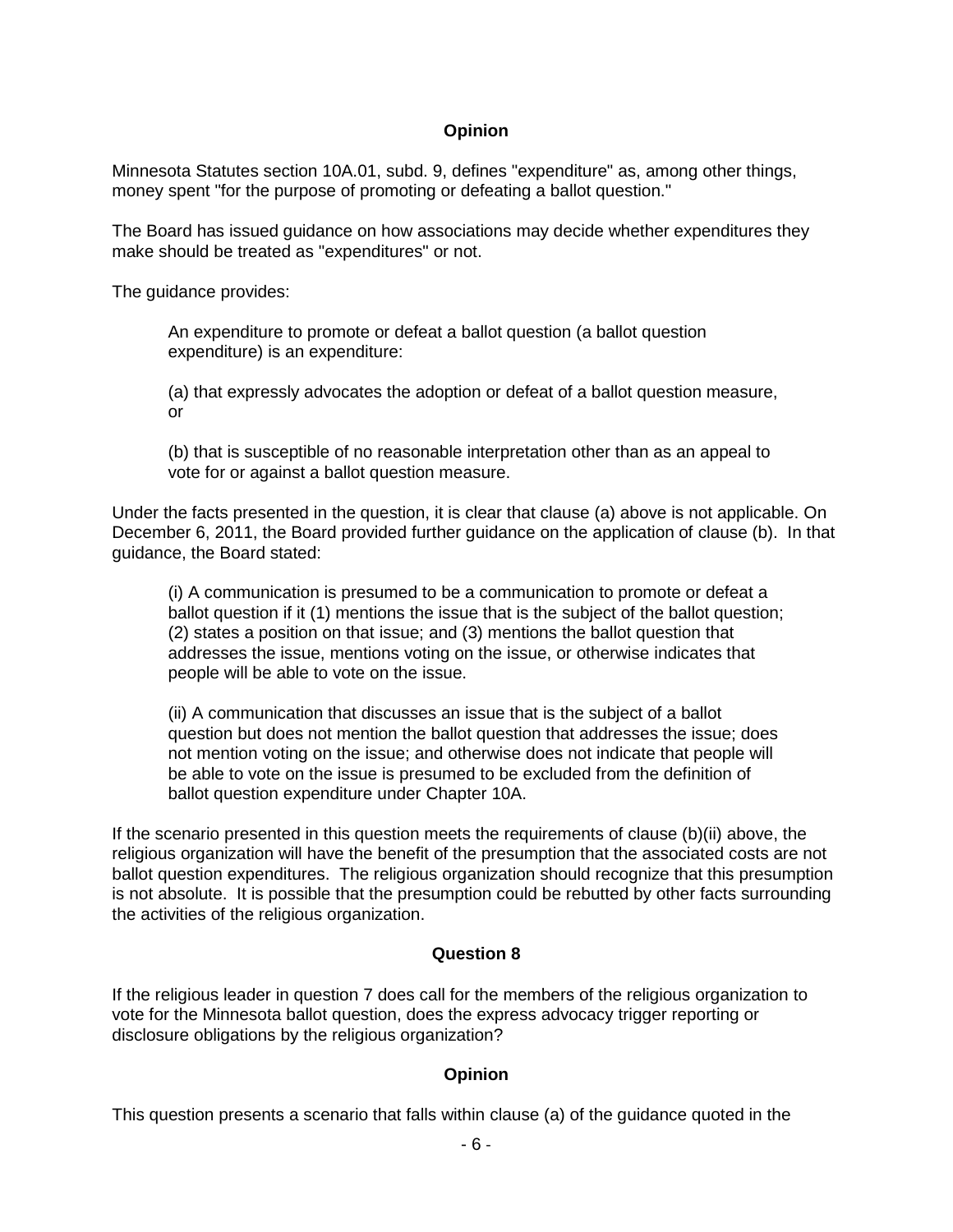response to Question 7 above because it expressly advocates voting for the Minnesota ballot question. Thus, the costs of the activities would be ballot question expenditures, which are subject to disclosure. However, also see the response to Question 5 explaining that the Board will not enforce the registration and disclosure requirements with respect to an association that has not raised or spent more than \$5,000 to promote or defeat a ballot question.

#### **Question 9**

If a religious leader gives an address to the members of the religious organization or sponsors an event discussing only the religious organization's religious teaching on marriage, is there a possibility that any expenditures in making such communications are subject to reporting as an expenditure in support of the Minnesota ballot question?

### **Opinion**

The communication described in this question would be presumed to be excluded from the definition of ballot question expenditure under Chapter 10A. While this presumption is rebuttable, the question does not suggest any facts that would tend to support its rebuttal.

#### **Question 10**

Does the Board's "safe harbor" mean that those donor associations or ballot question political funds that make a good faith effort to comply with the Board's guidance and identify the underlying source funds of contributions are automatically immune from a complaint and investigatory or prosecutorial actions by the Board or the Attorney General?

### **Opinion**

Some of the Board's guidance uses the phrase "safe harbor" to reflect the fact that if associations operate within the bounds of the guidance, it will be the Board's position that they are in compliance with the provisions of Chapter 10A. The guidance describes approaches to the application of Chapter 10A with respect to important definitions, such as the definitions of "contributions" and "expenditures." Associations may rely on the guidance for the proposition that the Board in its compliance activities will not apply definitions or requirements broader than those described in the guidance.

The requirements of Chapter 10A, however, are not satisfied merely by an association's good faith effort to comply. If an association is uncertain of a recordkeeping or disclosure obligation, the association should seek assistance from Board staff or request an advisory opinion based on specific facts.

The Board cannot address how the Office of the Attorney General would approach application of the Board's guidance.

Issued January 3, 2012 */s/ Greg McCullough* Greg McCullough, Chair

Campaign Finance and Public Disclosure Board/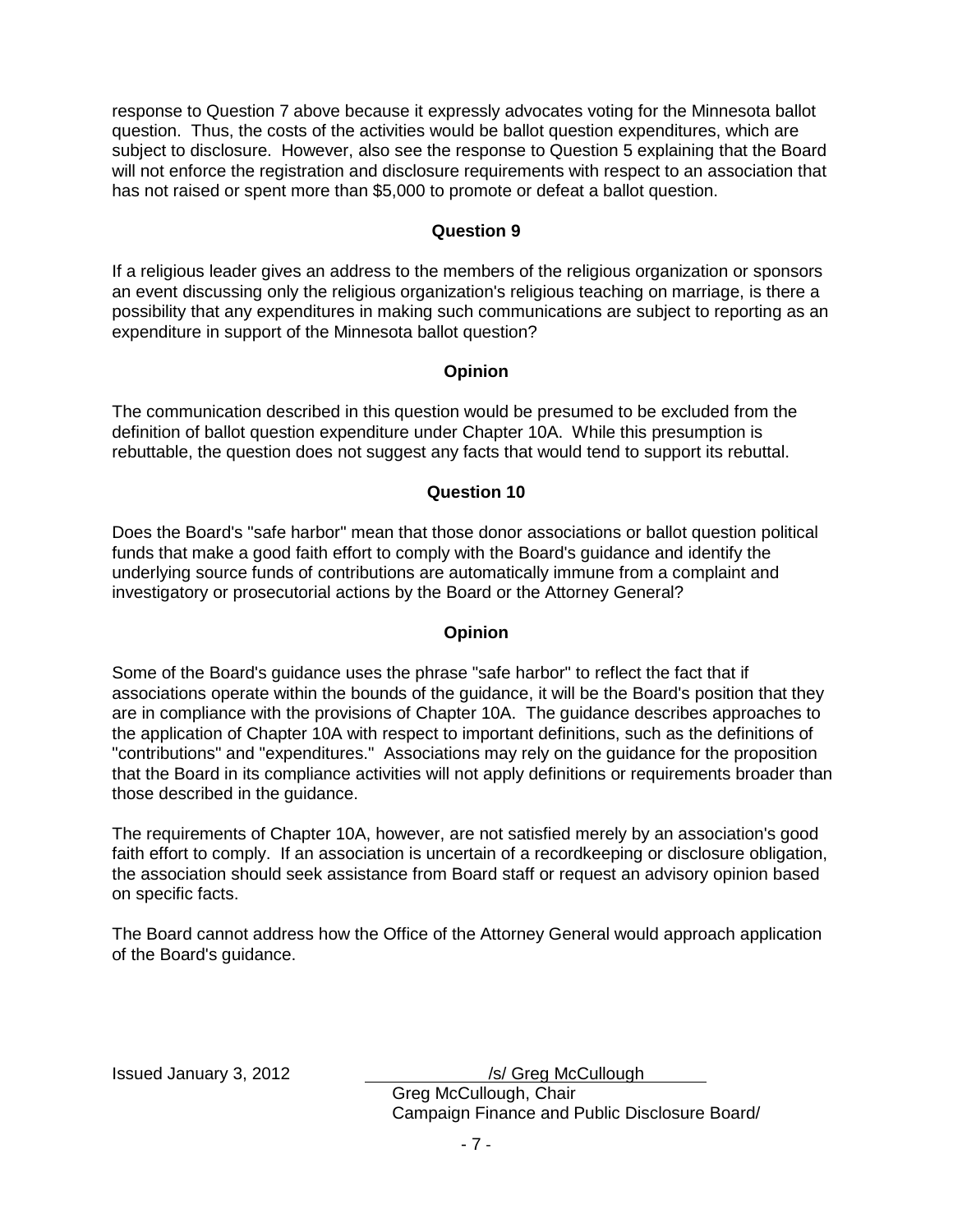### **Relevant Statutes**

### **10A.01 DEFINITIONS.**

. . .

Subd. 9. **Campaign expenditure.** "Campaign expenditure" or "expenditure" means a purchase or payment of money or anything of value, or an advance of credit, made or incurred for the purpose of influencing the nomination or election of a candidate or for the purpose of promoting or defeating a ballot question.

. . .

Subd. 28. **Political fund.** "Political fund" means an accumulation of dues or voluntary contributions by an association other than a political committee, principal campaign committee, or party unit, if the accumulation is collected or expended to influence the nomination or election of a candidate or to promote or defeat a ballot question.

. . .

### **10A.13 ACCOUNTS THAT MUST BE KEPT.**

Subdivision 1. **Accounts; penalty.** The treasurer of a political committee, political fund, principal campaign committee, or party unit must keep an account of:

(1) the sum of all contributions, except any donation in-kind valued at \$20 or less, made to the committee, fund, or party unit;

(2) the name and address of each source of a contribution made to the committee, fund, or party unit in excess of \$20, together with the date and amount of each; . . .

### **10A.20 CAMPAIGN REPORTS.**

Subdivision 1. **First filing; duration.** The treasurer of a political committee, political fund, principal campaign committee, or party unit must begin to file the reports required by this section in the first year it receives contributions or makes expenditures in excess of \$100 and must continue to file until the committee, fund, or party unit is terminated. The reports must be filed electronically in a standards-based open format specified by the board. For good cause shown, the board must grant exemptions to the requirement that reports be filed electronically.

. . .

Subd. 3. **Contents of report.** (a) The report must disclose the amount of liquid assets on hand at the beginning of the reporting period.

(b) The report must disclose the name, address, and employer, or occupation if self-employed, of each individual or association that has made one or more contributions to the reporting entity, . . .

### **10A.27 CONTRIBUTIONS**

. . .

Subd. 13. **Unregistered association limit; statement; penalty.** (a) The treasurer of a political committee, political fund, principal campaign committee, or party unit must not accept a contribution of more than \$100 from an association not registered under this chapter unless the contribution is accompanied by a written statement that meets the disclosure and reporting period requirements imposed by section 10A.20. This statement must be certified as true and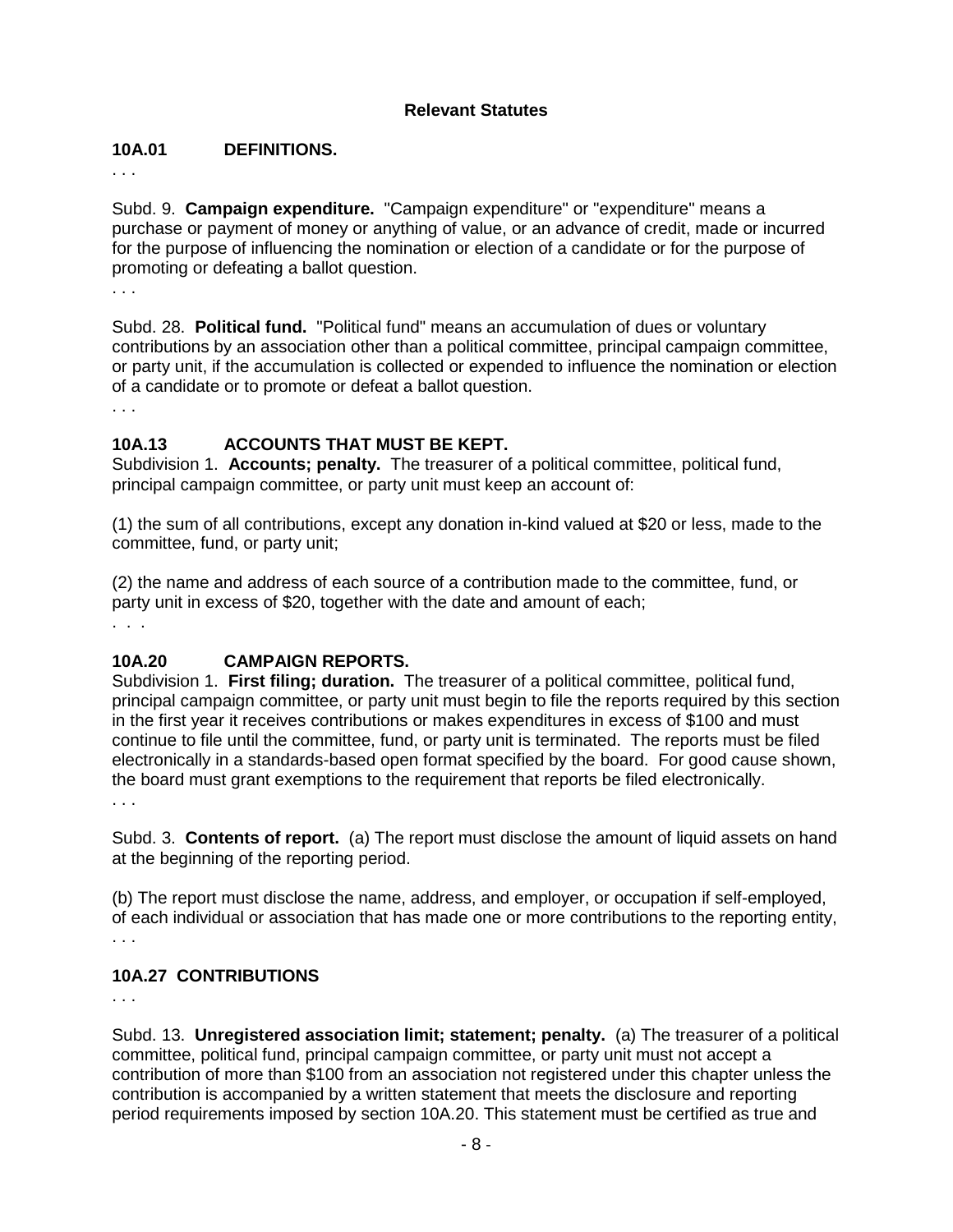correct by an officer of the contributing association. The committee, fund, or party unit that accepts the contribution must include a copy of the statement with the report that discloses the contribution to the board. This subdivision does not apply when a national political party contributes money to its affiliate in this state.

(b) An unregistered association may provide the written statement required by this subdivision to no more than three committees, funds, or party units in a calendar year. Each statement must cover at least the 30 days immediately preceding and including the date on which the contribution was made. An unregistered association or an officer of it is subject to a civil penalty imposed by the board of up to \$1,000, if the association or its officer:

(1) fails to provide a written statement as required by this subdivision; or

(2) fails to register after giving the written statement required by this subdivision to more than three committees, funds, or party units in a calendar year.

(c) The treasurer of a political committee, political fund, principal campaign committee, or party unit who accepts a contribution in excess of \$100 from an unregistered association without the required written disclosure statement is subject to a civil penalty up to four times the amount in excess of \$100.

Subd. 14. **Contributions of business revenue.** An association may, if not prohibited by other law, contribute revenue from the operation of a business to an independent expenditure political committee or an independent expenditure political fund without complying with subdivision 13.

Subd. 15. **Contributions of dues or contribution revenue.** (a) An association may, if not prohibited by other law, contribute revenue from membership dues or fees, or from contributions received by the association to an independent expenditure political committee or an independent expenditure political fund without complying with subdivision 13. Before the day when the recipient committee or fund's next report must be filed with the board under section 10A.20, subdivision 2 or 5, an association that has contributed \$5,000 or more in aggregate to independent expenditure political committees or funds during the calendar year must provide in writing to the recipient's treasurer a statement that includes the name, address, and amount attributable to each individual or association that paid the association dues or fees, or made contributions to the association that, in total, aggregate \$1,000 or more of the contribution from the association to the independent expenditure political committee or fund. The statement must also include the total amount of the contribution from individuals or associations not subject to itemization under this section. The statement must be certified as true and correct by an officer of the donor association.

(b) To determine the membership dues or fees, or contributions made by an individual or association that exceed \$1,000 of the contribution made by the donor association to the independent expenditure political committee or fund, the donor association must:

(1) apply a pro rata calculation to all unrestricted dues, fees, and contributions received by the donor association in the calendar year; or

(2) as provided in paragraph (c), identify the specific individuals or associations whose dues, fees, or contributions are included in the contribution to the independent expenditure political committee or fund.

(c) Dues, fees, or contributions from an individual or association must be identified